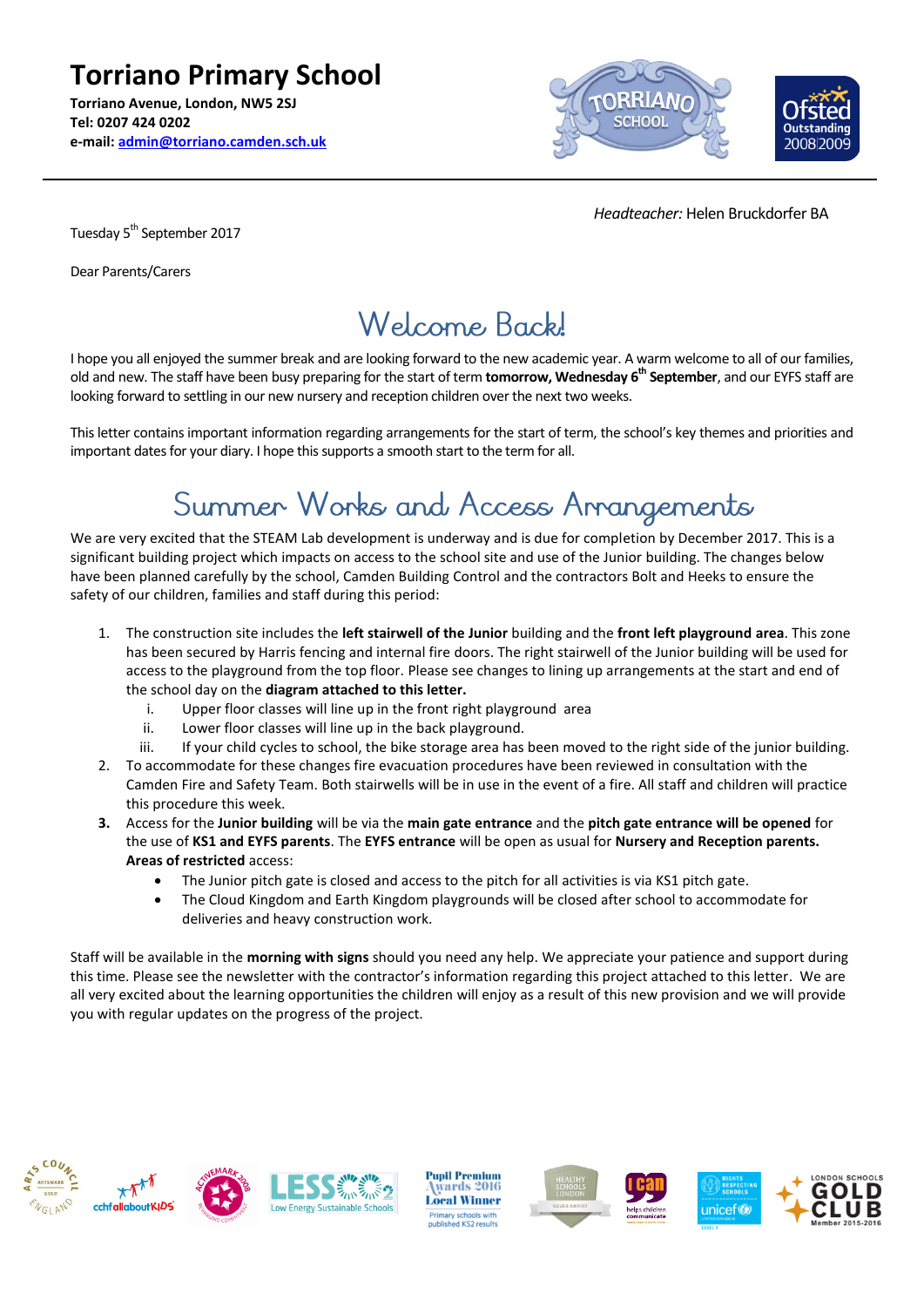

# A Time to Talk; a Time to Change

**This year, Torriano** will continue to place **oracy** and global citizenship at the heart of our pedagogy and curriculum. We will be promoting the **right to be heard** and focusing on developing children's communication and speaking skills. Through our whole school theme: '**A Time to Talk; A Time Change'** we continue to learn about the **17 Global Goals** which aim to end extreme poverty**,** fight inequalities and fix climate change. Our aim is for our children to develop **learner competencies** set out in our new **values framework**. This focuses on exploring **who we are**; how **we learn independently**; how **we learn collectively** and encourages **everyone to be a changemaker**. To support this, we have many exciting events planned this term including our annual **Careers' Week and the World's Largest Lesson 2017**.

# School Priorities

All families were emailed a copy of the Self-Evaluation Newsletter and school performance data at the end of the Summer Term (website link). We continue to set high expectations in learning for all our pupils and have identified **school priorities for 2017-18.** 

Our key objectives are:

- 1. To develop a whole school culture of **oracy** through promoting a deep understanding of the core pedagogies and best practice in oracy teaching and learning.
- 2. To continue to embed a **mastery curriculum in Mathematics** to ensure deeper understanding and progress for all learners.
- 3. To embed rigorous approaches to formative assessment, peer and self-assessment to **ensure good progress for all learners in writing.**

This year the school continues to lead research groups in mathematics and will be supporting other London schools to develop the **maths mastery approach**. We have also been successful in our bid to lead the Camden Oracy Hub and will be working in partnership to promote and develop the teaching of oracy in our school and across Camden.

### Who's Who

We aim to continue our close partnership with parents and are pleased to share our **Senior Leadership Team**. You will have the opportunity to meet the team at the beginning of the school day and **during SLT coffee mornings this term.**

- Miss Helen Bruckdorfer: Headteacher
- Miss Michelle Rae: Deputy Headteacher (Inclusion)
- Mrs Claire Trewhella : Assistant Headteacher (Teaching and Learning)
- Mrs Eleanor Fagan: Assistant Headteacher (EYFS and English Leader)
- Miss Holly Churchill (Key Stage 1 Leader)
- Mr Justin Bioletti: (Digital Learning and MFL Leader)
- Mrs Rose O'Brien: (Rights Respecting School, PSHE and the Healthy School Programme Leader)
- Mr Conor Loughney ( Maths Leader)

It has been a pleasure to welcome the new **Torriano Team 2017-18.** Please make our new staff welcome; they are keen to get to know you and the community.

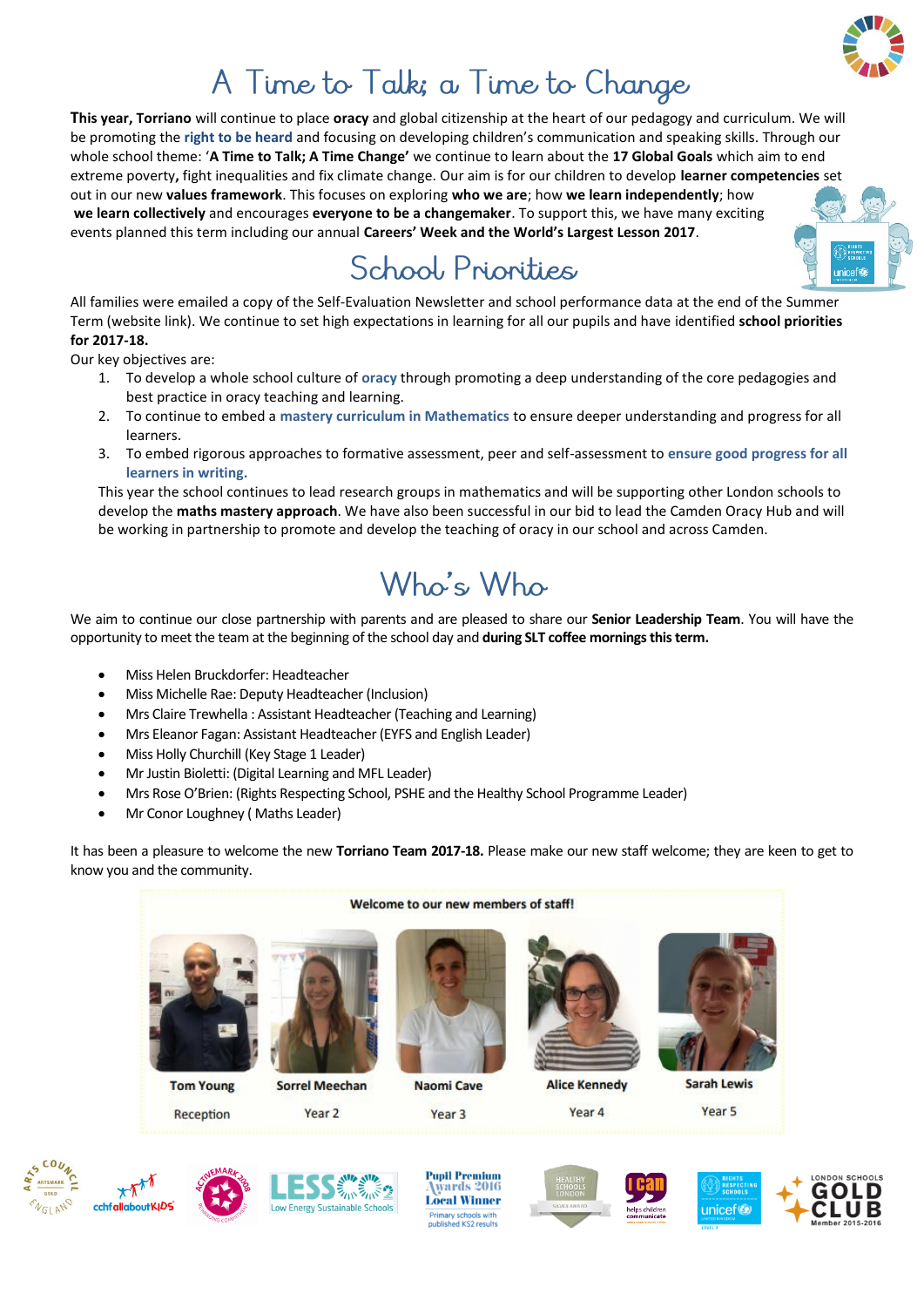| $\frac{\partial \lim_{t\to\infty}}{\partial x^t}$ |  | Who do I want to be? |                                                                |  | SCHOO |  |
|---------------------------------------------------|--|----------------------|----------------------------------------------------------------|--|-------|--|
| Caring                                            |  |                      | Respectful Curious Honest Informed Active Empathetic Resilient |  |       |  |

### Curriculum Meetings

Your child's teacher will be inviting you to a 'Meet the Teacher' meeting to discuss the curriculum and year group expectations. This is great opportunity for you to meet the whole year group team, ask questions and find out about all aspects of school life. The staff will also be introducing the new values and learner competencies framework. Meeting take place on the following days  $\omega$  3.45pm;

| $\frac{1}{2}$ . The case process on the following days $\epsilon$ of following |
|--------------------------------------------------------------------------------|
| Year 1 & Year 2                                                                |
| Year 3 & Year 4                                                                |
| Year 5 & Year 6                                                                |
|                                                                                |

# School, Meals

We would like parents and carers to use our **Parentpay service**. This service allows you to pay for your child's school meals, trips and afterschool clubs online. If you haven't signed up for this free service please go to the reception area and ask a member of the office team to be issued with new account details. The office accepts card payments. Further information regarding **eligibility for Free School Meals will follow.**

### Afterschool Clubs

I know most of you will be eager to find out about the after school provision. You will receive application letters on **Thursday 7th September**. Club placements for all year groups will be issued on **Friday 15th September** and clubs will commence from **Monday 18 th September 2017**. A full timetable will be displayed on the Parent/Carer notice boards outside the school office, KS1 playground and will also be available on the school website.

### Pupil Attendance and dress code

We continue to work closely with the Education Welfare Service in Camden to improve pupil attendance. We are advised by Camden not to **grant any leave of absence during term time** unless there are exceptional circumstances. **The school did not reach our target to achieve 96% in 2016-17. We achieved 95.5% which is below the Camden average**. Although most children have made significant improvements in their attendance, **the impact of increased number of unauthorised absences such as holidays during time has resulted in lower attendance overall**. This will be a key area for improvement for the school and further information on attendance expectations and procedures will be shared in the 'Meet the Teacher' meetings.

May I remind you that children are not allowed to wear jewellery and only appropriate earrings with studs are permitted. We expect children to be dressed comfortably and be ready for learning. Please note that extreme hairstyles will not be allowed i.e. tramlines, colouring. Children with long hair will be expected to have their hair tied back and please avoid elaborate hair accessories. Painted nails are also not permitted.











**Pupil Premium** wards 2016 **Local Winner** 







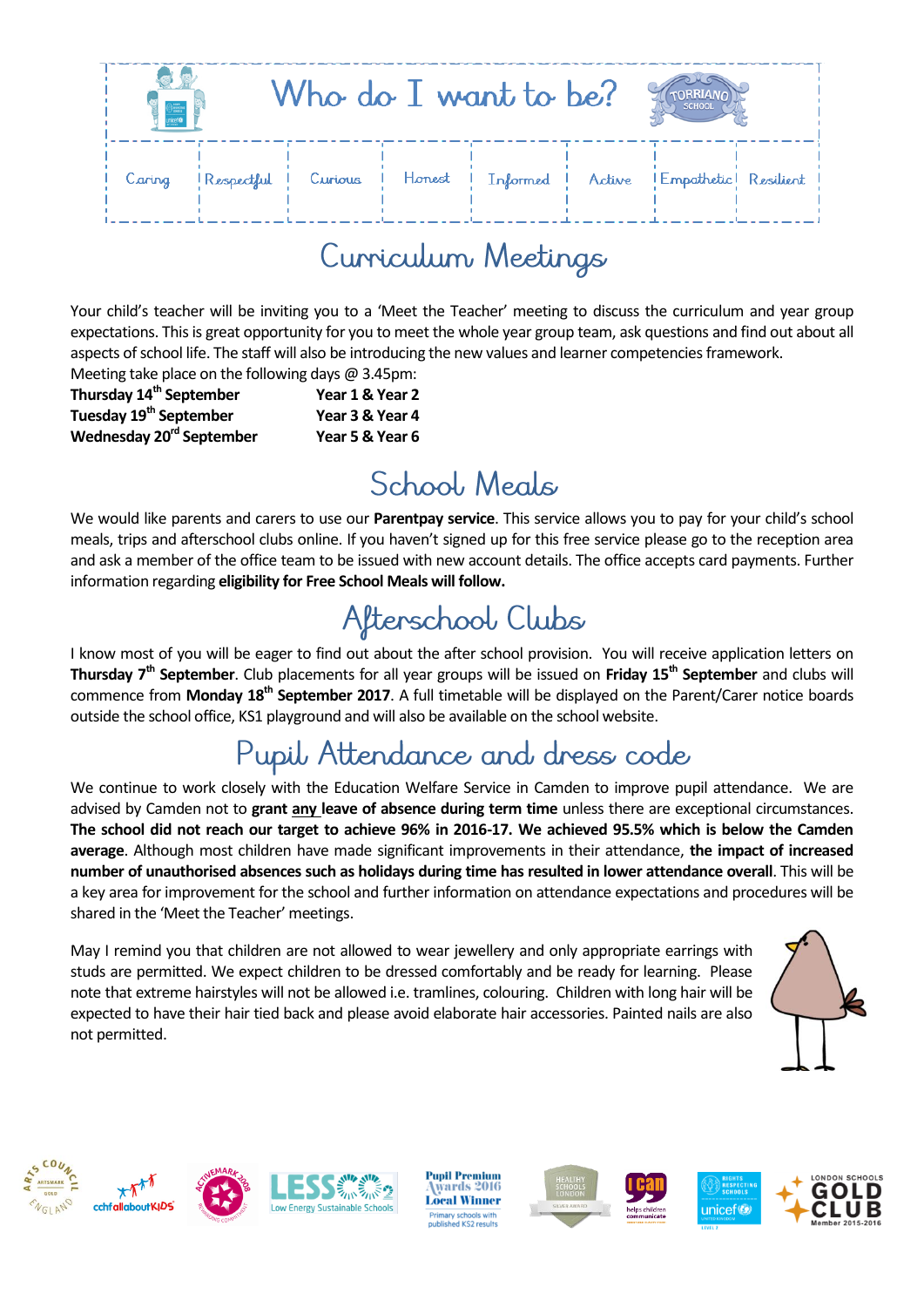We look forward to our first community event on 29<sup>th</sup> September when will be welcoming new families at the PTA's Mad Hatter's Tea Party. Please put this date in your diary. Key dates will be published on Friday 8<sup>th</sup> September. As always the school will strive to offer purposeful, inspiring learning experiences for our children. We look forward to your continued support in raising the achievement of all our children. If you have any queries please do not hesitate to speak to us or **Maria Lewis our Community and Leadership Support Assistant.**



Yours sincerely,

friedp

**Helen Bruckdorfer** Headteacher